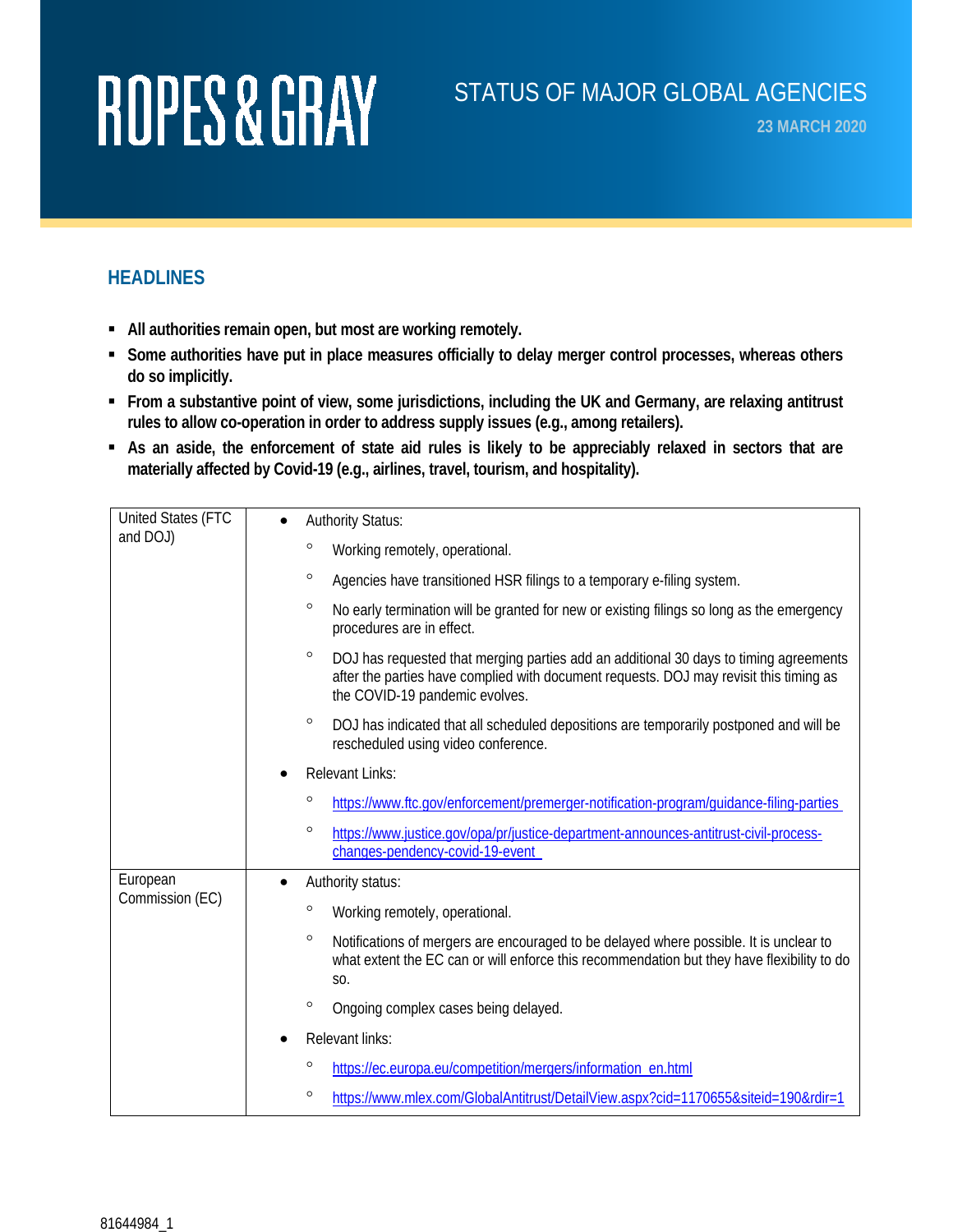### STATUS OF MAJOR GLOBAL AGENCIES

**23 MARCH 2020**

| UK (CMA)      | Authority status:                                                                                                                                                                                                                                                                                                                          |
|---------------|--------------------------------------------------------------------------------------------------------------------------------------------------------------------------------------------------------------------------------------------------------------------------------------------------------------------------------------------|
|               | o<br>Working remotely, operational.                                                                                                                                                                                                                                                                                                        |
|               | $\circ$<br>CMA is committed to maintaining all applicable deadlines, but has stated "at the same<br>time, it will continue to monitor timetables including, as permitted, extending statutory<br>timeframes where necessary."                                                                                                              |
|               | $\circ$<br>New notifications are delayed (but no formal policy)                                                                                                                                                                                                                                                                            |
|               | $\circ$<br>The CMA has launched a taskforce to tackle negative impacts within its remit of the<br>COVID-19 pandemic. Will scrutinize market developments to identify harmful sales and<br>pricing practices as they emerge.                                                                                                                |
|               | Relevant links:                                                                                                                                                                                                                                                                                                                            |
|               | o<br>https://www.gov.uk/government/news/covid-19-cma-working-arrangements                                                                                                                                                                                                                                                                  |
|               | $\circ$<br>COVID-19: CMA open letter to pharmaceutical and food and drink industries.                                                                                                                                                                                                                                                      |
|               | $\circ$<br>https://www.qov.uk/government/news/cma-launches-covid-19-<br>taskforce?utm_source=99a4cddc-813a-43ed-989c-<br>b5072e864fdc&utm_medium=email&utm_campaign=govuk-<br>notifications&utm_content=immediate                                                                                                                          |
| Germany (FCO) | Authority status:                                                                                                                                                                                                                                                                                                                          |
|               | $\circ$<br>Working remotely, operational.                                                                                                                                                                                                                                                                                                  |
|               | $\circ$<br>No delays to statutory deadlines.                                                                                                                                                                                                                                                                                               |
|               | $\circ$<br>It will be decided on a case-by-case basis whether hearings of the federal public<br>procurement tribunals are to take place.                                                                                                                                                                                                   |
|               | <b>Relevant links:</b>                                                                                                                                                                                                                                                                                                                     |
|               | o<br>https://www.bundeskartellamt.de/SharedDocs/Meldung/EN/AktuelleMeldungen/2020/17_<br>03 2020 Communication Bundeskartellamt.html?nn=4136442                                                                                                                                                                                            |
|               | $\circ$<br>https://www.mlex.com/User/Login.aspx                                                                                                                                                                                                                                                                                            |
| France (ADLC) | Authority status:                                                                                                                                                                                                                                                                                                                          |
|               | <sup>o</sup> Working remotely, operational.                                                                                                                                                                                                                                                                                                |
|               | $\circ$<br>The FCA has asked companies to delay their non-urgent merger plans as it "won't be<br>able to guarantee the usual deadlines" due to the measures taken to deal with the<br>coronavirus pandemic. "The mergers already notified and the ones to be notified in the<br>coming weeks may see their usual processing time delayed." |
|               | Relevant links:                                                                                                                                                                                                                                                                                                                            |
|               | $\circ$<br>https://www.autoritedelaconcurrence.fr/en/article/adaptation-merger-control-procedures-<br>due-coronavirus-covid-19                                                                                                                                                                                                             |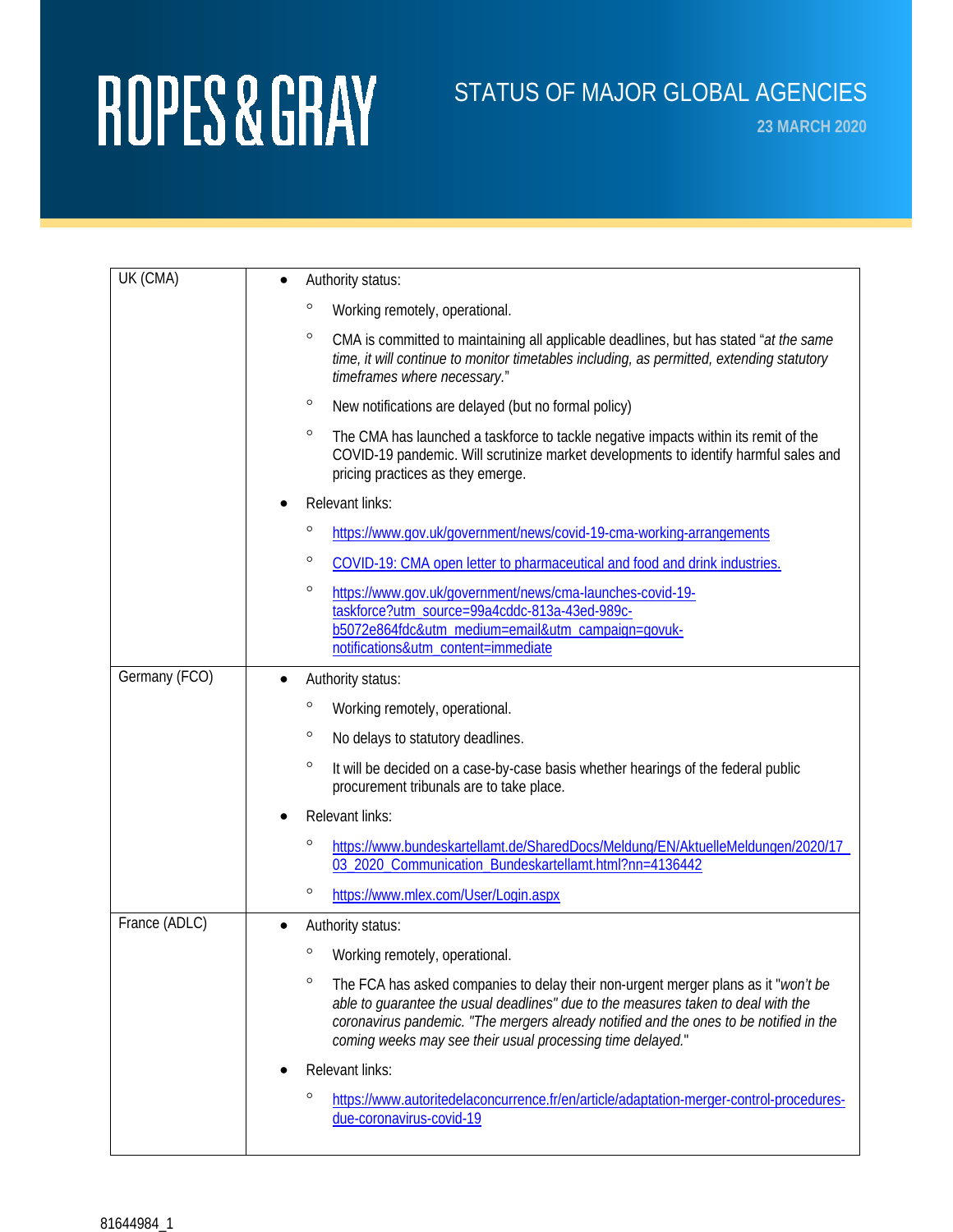### STATUS OF MAJOR GLOBAL AGENCIES

**23 MARCH 2020**

| Austria (FCA)      | Authority status:                                                                                                                                                                                                                                                                                                                           |
|--------------------|---------------------------------------------------------------------------------------------------------------------------------------------------------------------------------------------------------------------------------------------------------------------------------------------------------------------------------------------|
|                    | $\circ$<br>Working remotely, operational.                                                                                                                                                                                                                                                                                                   |
|                    | $\circ$<br>No delays to statutory deadlines announced but delays likely in practice.                                                                                                                                                                                                                                                        |
|                    | Relevant links.                                                                                                                                                                                                                                                                                                                             |
|                    | $\circ$<br>https://www.bwb.qv.at/en/news/detail/news/further_measures_by_the_austrian_federal_<br>competition authority/                                                                                                                                                                                                                    |
| Italy (AGCM)       | Authority status:<br>$\bullet$                                                                                                                                                                                                                                                                                                              |
|                    | $\circ$<br>Working remotely, operational.                                                                                                                                                                                                                                                                                                   |
|                    | $\circ$<br>The Italian Competition Authority has suspended all deadlines (including for mergers)<br>from 23 February until 15 April; the clock will restart on Monday, 16 April.                                                                                                                                                            |
|                    | Relevant links.                                                                                                                                                                                                                                                                                                                             |
|                    | $\circ$<br>https://en.agcm.it/en/media/press-releases/2020/3/ICA-Coronavirus-the-Authority-<br>intervenes-in-the-sale-of-sanitizing-products-and-masks                                                                                                                                                                                      |
| Spain (CNMC)       | Authority status:                                                                                                                                                                                                                                                                                                                           |
|                    | $\circ$<br>Working remotely, operational.                                                                                                                                                                                                                                                                                                   |
|                    | $\circ$<br>The government has legislated for suspensions of merger control deadlines, but "if the<br>interested party requests it, it may be agreed that a certain period is not suspended and<br>adopt the appropriate measures in order to avoid serious damage to the rights and<br>legitimate interests of the administered companies." |
|                    | Relevant links.                                                                                                                                                                                                                                                                                                                             |
|                    | $\circ$<br>https://www.cnmc.es/en/node/379630                                                                                                                                                                                                                                                                                               |
| South Korea (KFTC) | <b>Authority Status</b>                                                                                                                                                                                                                                                                                                                     |
|                    | $\circ$<br>Fully operational.                                                                                                                                                                                                                                                                                                               |
|                    | $\circ$<br>No delays to merger filings announced.                                                                                                                                                                                                                                                                                           |
|                    | $\circ$<br>Only announced activity regarding coronavirus concerns KFTC investigation into<br>bundling of face masks.                                                                                                                                                                                                                        |
|                    | Relevant links:                                                                                                                                                                                                                                                                                                                             |
|                    | $\circ$<br>https://www.mlex.com/GlobalAntitrust/DetailView.aspx?cid=1167315&siteid=202&rdir=1                                                                                                                                                                                                                                               |